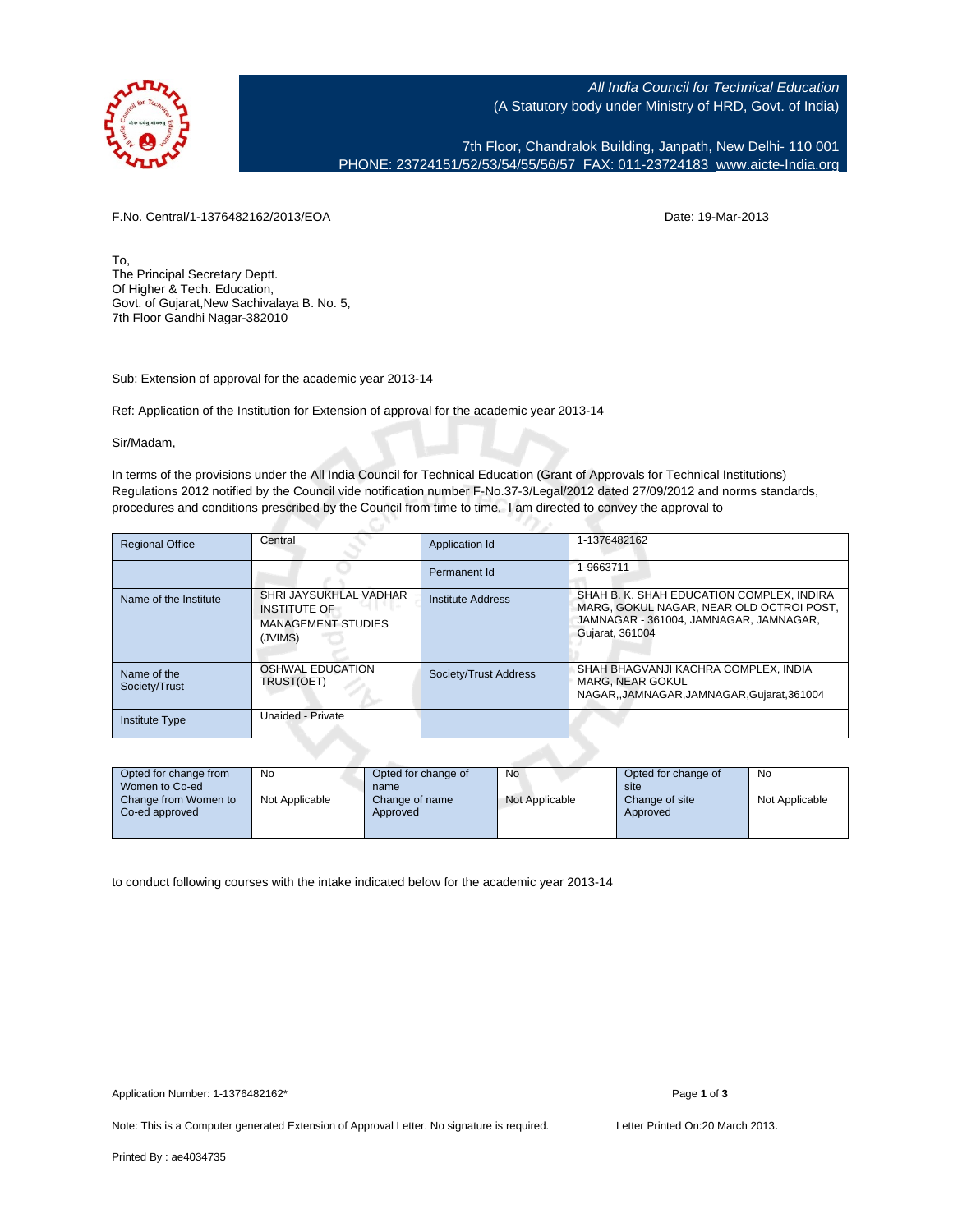All India Council for Technical Education (A Statutory body under Ministry of HRD, Govt. of India)



7th Floor, Chandralok Building, Janpath, New Delhi- 110 001 PHONE: 23724151/52/53/54/55/56/57 FAX: 011-23724183 [www.aicte-India.org](http://www.aicte-India.org)

| Application Id: 1-1376482162<br>Program | Shift     | Level                          | Course                                                            | Full/Part Time             | <b>Affiliating Body</b>                           | 2012-13<br>Intake | Approved for<br>Intake<br>13-14 | $\overline{g}$ | $rac{O}{P}$ | Foreign Collaboration |
|-----------------------------------------|-----------|--------------------------------|-------------------------------------------------------------------|----------------------------|---------------------------------------------------|-------------------|---------------------------------|----------------|-------------|-----------------------|
| <b>MANAGEMENT</b>                       | 1st Shift | <b>POST</b><br><b>GRADUATE</b> | <b>MASTERS IN</b><br><b>BUSINESS</b><br><b>ADMINISTRATI</b><br>ON | <b>FULL</b><br><b>TIME</b> | Gujarat Technological<br>University,<br>Ahmedabad | 120               | 120                             | <b>No</b>      | No          | <b>No</b>             |
| <b>MCA</b>                              | 1st Shift | <b>POST</b><br><b>GRADUATE</b> | <b>MASTERS IN</b><br><b>COMPUTER</b><br><b>APPLICATIONS</b>       | <b>FULL</b><br><b>TIME</b> | Gujarat Technological<br>University,<br>Ahmedabad | 60                | 60                              | <b>No</b>      | No          | <b>No</b>             |

• Validity of the course details may be verified at www.aicte-india.org>departments>approvals

The above mentioned approval is subject to the condition that SHRI JAYSUKHLAL VADHAR INSTITUTE OF MANAGEMENT STUDIES (JVIMS) shall follow and adhere to the Regulations, guidelines and directions issued by AICTE from time to time and the undertaking / affidavit given by the institution along with the application submitted by the institution on portal.

In case of any differences in content in this Computer generated Extension of Approval Letter, the content/information as approved by the Executive Council / General Council as available on the record of AICTE shall be final and binding.

Strict compliance of Anti-Ragging Regulation:- Approval is subject to strict compliance of provisions made in AICTE Regulation notified vide F. No. 37-3/Legal/AICTE/2009 dated July 1, 2009 for Prevention and Prohibition of Ragging in Technical Institutions. In case Institution fails to take adequate steps to Prevent Ragging or fails to act in accordance with AICTE Regulation or fails to punish perpetrators or incidents of Ragging, it will be liable to take any action as defined under clause 9(4) of the said Regulation.

**(Dr. Kuncheria P. Isaac)**

Member Secretary, AICTE

Copy to:

- **1. The Regional Officer,** All India Council for Technical Education Tagore Hostel-2, Shamla Hills Bhopal-462 002, Madhya Pradesh
- **2. The Director Of Technical Education,** Gujarat

Application Number: 1-1376482162\* Page **2** of **3**

Note: This is a Computer generated Extension of Approval Letter. No signature is required. Letter Printed On:20 March 2013.